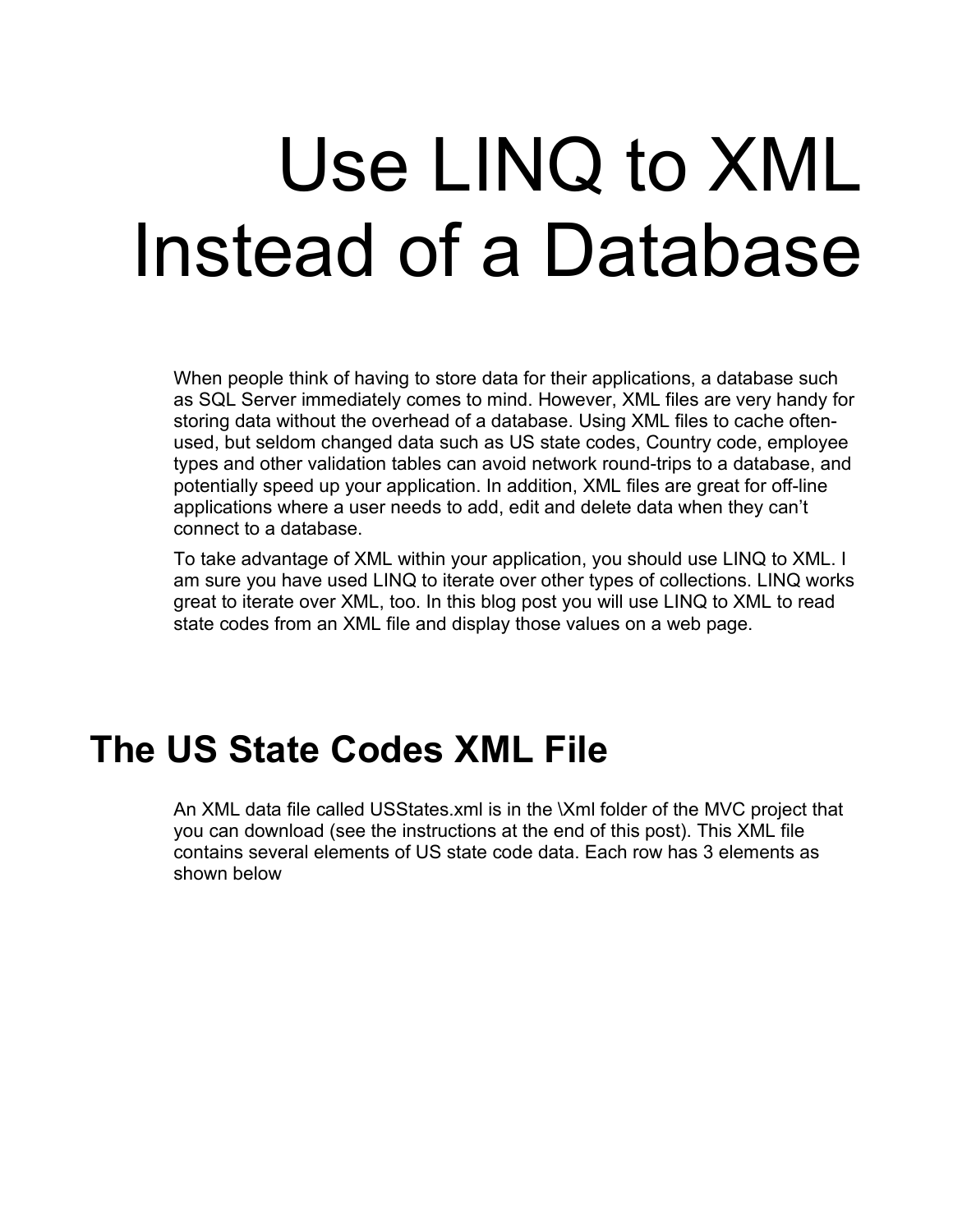```
<USStates>
   <USState>
     <StateCode>AK</StateCode>
     <StateName>Alaska</StateName>
     <Capital>Juneau</Capital>
  </USState>
</USStates>
```
## **The USState Class**

Just as you create an Entity class to map each column in a table to a property in a class, you should do the same for an XML file too. In this case you will create a USState class with properties for each of the elements within the parent element.

```
public class USState
{
 public string StateCode { get; set; }
 public string StateName { get; set; }
 public string Capital { get; set; }
}
```
### **The USStateManager Class**

To read the US state codes from the XML file, make sure you have a reference to the System.Xml.Linq.dll in your project. Create a class called USStateManager. This manager class is going to have a method named GetStateCodes to which you pass in the full path and file name where the USStates.xml file is located in your MVC project. The full class listing is shown below. Take a look at the code, then we will discuss each piece.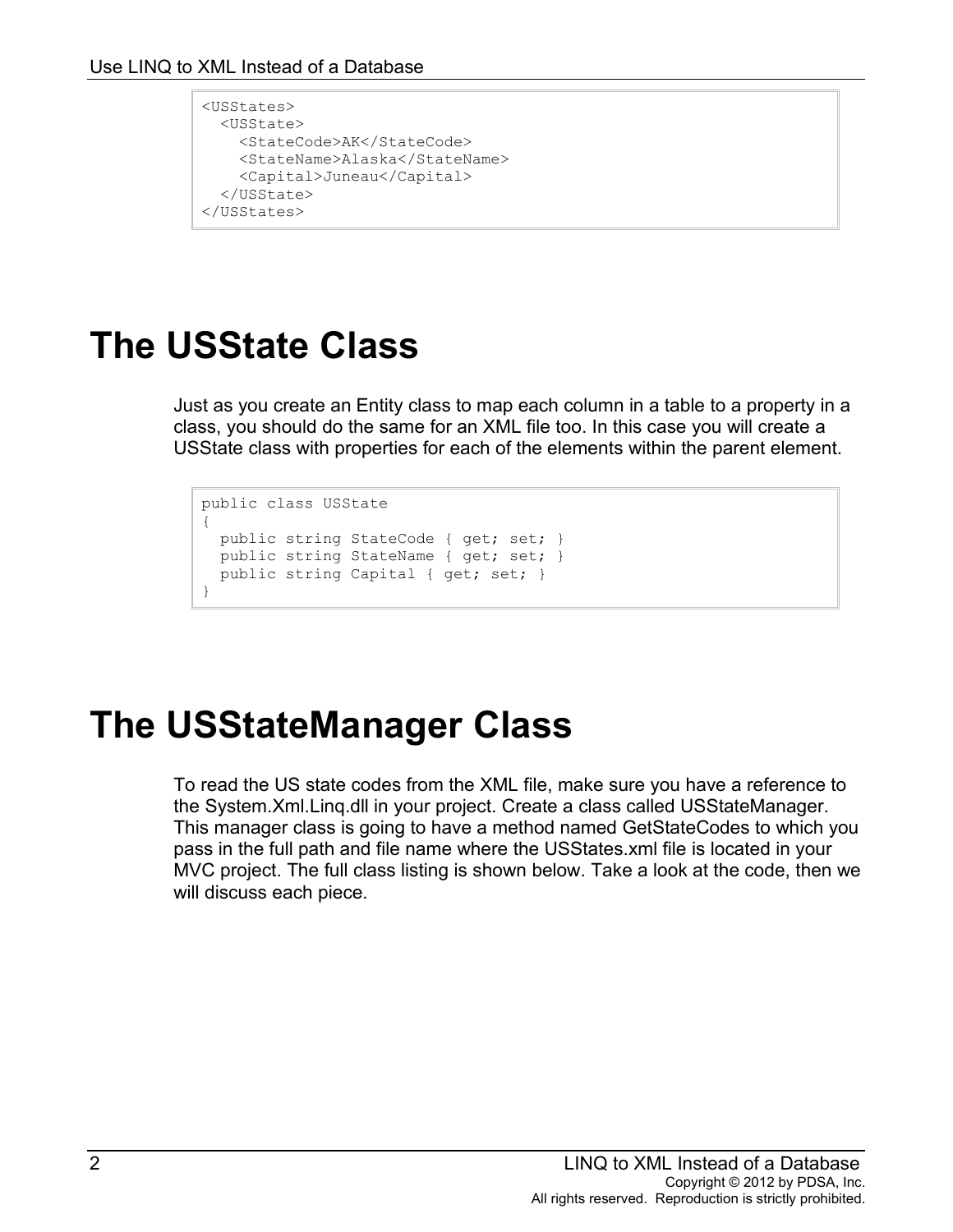```
using System;
using System.Collections.Generic;
using System.Linq;
using System.Xml.Linq;
namespace LinqToXmlSample
{
  public class USStateManager
\{ public List<USState> GetStateCodes(string fileName) {
      // Load the XML file
      XElement xelem = XElement.Load(fileName);
      // Fill a list of USState objects
      var coll = from elem in xelem.Descendants("USState")
        select new USState
\{ StateCode = GetValue<string>(elem.Element("StateCode"),
\mathbf{m}),
          StateName = GetValue<string>(elem.Element("StateName"),
\mathbf{u}"),
          Capital = GetValue<string>(elem.Element("Capital"), "")
        };
      return coll.ToList();
     }
    private T GetValue<T>(XElement elem, T defaultValue) {
      if (elem == null || string.IsNullOrEmpty(elem.Value)) {
        return defaultValue;
      }
      else {
        return (T)Convert.ChangeType(elem.Value, typeof(T)); ;
      }
     }
   }
}
```
At the top of this file, you need a few using statements to support the various classes you use for reading in the XML and creating a list of USState objects. The GetStateCodes method accepts a fully qualified path and file name to the US state codes xml file. Using the XElement class, pass the file name to the Load() method. This method loads the XML file and returns an XElement object.

Once the XML file has been loaded, you write a LINQ query to iterate over the "USState" Descendants in the XML file. The "select" portion of the LINQ query creates a new USState object for each row in the XML file. You retrieve each element by passing each element name to the Element() method. This method returns an XElement object. This object has Value property from which you can retrieve the value, or a null value if the element does not exist.

Because you do not want to have a null value returned, a GetValue() method is written to accept an XElement object and a default value. This generic method checks to make sure that the XElement is not null, or that the value in the XElement object is not null or an empty string. If it is, then the default value you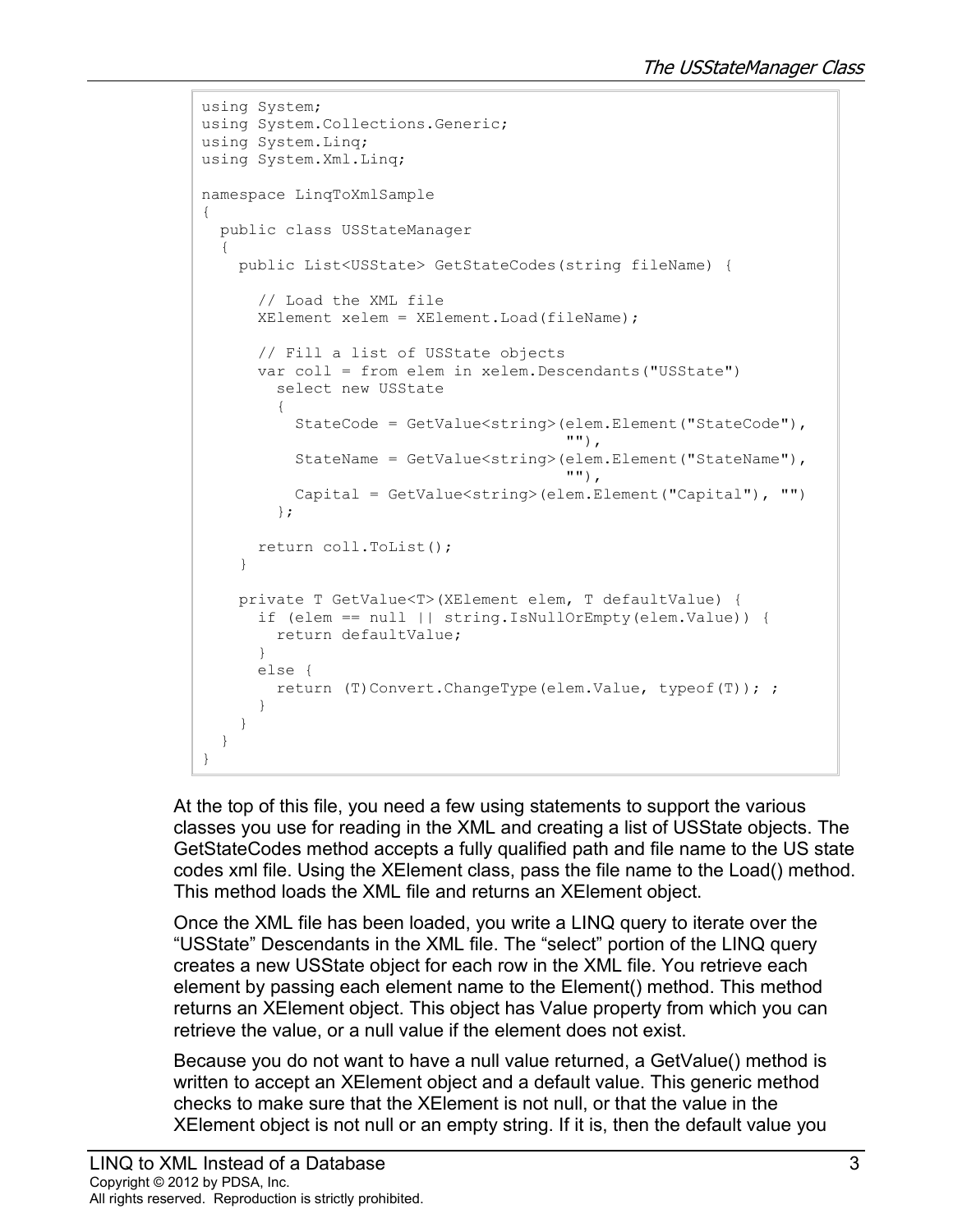pass in is returned. If there is a value in the element, then that value is converted into the specified data type.

#### **Calling the GetStateCodes Method**

Now that you have written the code to retrieve the state codes and have them returned in a list of USState objects, let's now call this method from a controller and display the state codes in a unordered list on an HTML page. Create a MVC controller named USStateController. Write the following code to create an instance of the USStateManager class, get the path and file name to the USStates.xml file, and call the GetStateCodes method.

```
public class USStateController : Controller
{
  public ActionResult Index() {
     USStateManager mgr = new USStateManager();
     string fileName = Server.MapPath("/Xml") + @"\USStates.xml";
    return View(mgr.GetStateCodes(fileName));
  }
}
```
Once you call the GetStateCodes method, the list of USState objects is passed directly to the CSHTML page via the View() method. The CSHTML page looks like the following. This page loops through each state code in the Model and builds a simple unordered list.

```
@model List<USState>
@{
   ViewBag.Title = "US State Codes";
}
<div class="row">
   <div class="col-md-12">
     \langle 111 \rangle @foreach (USState state in Model) {
          \langleli>
             @state.StateName (@state.StateCode)
          \langle/li> }
     \langle/ul\rangle\langle/div\rangle</div>
```